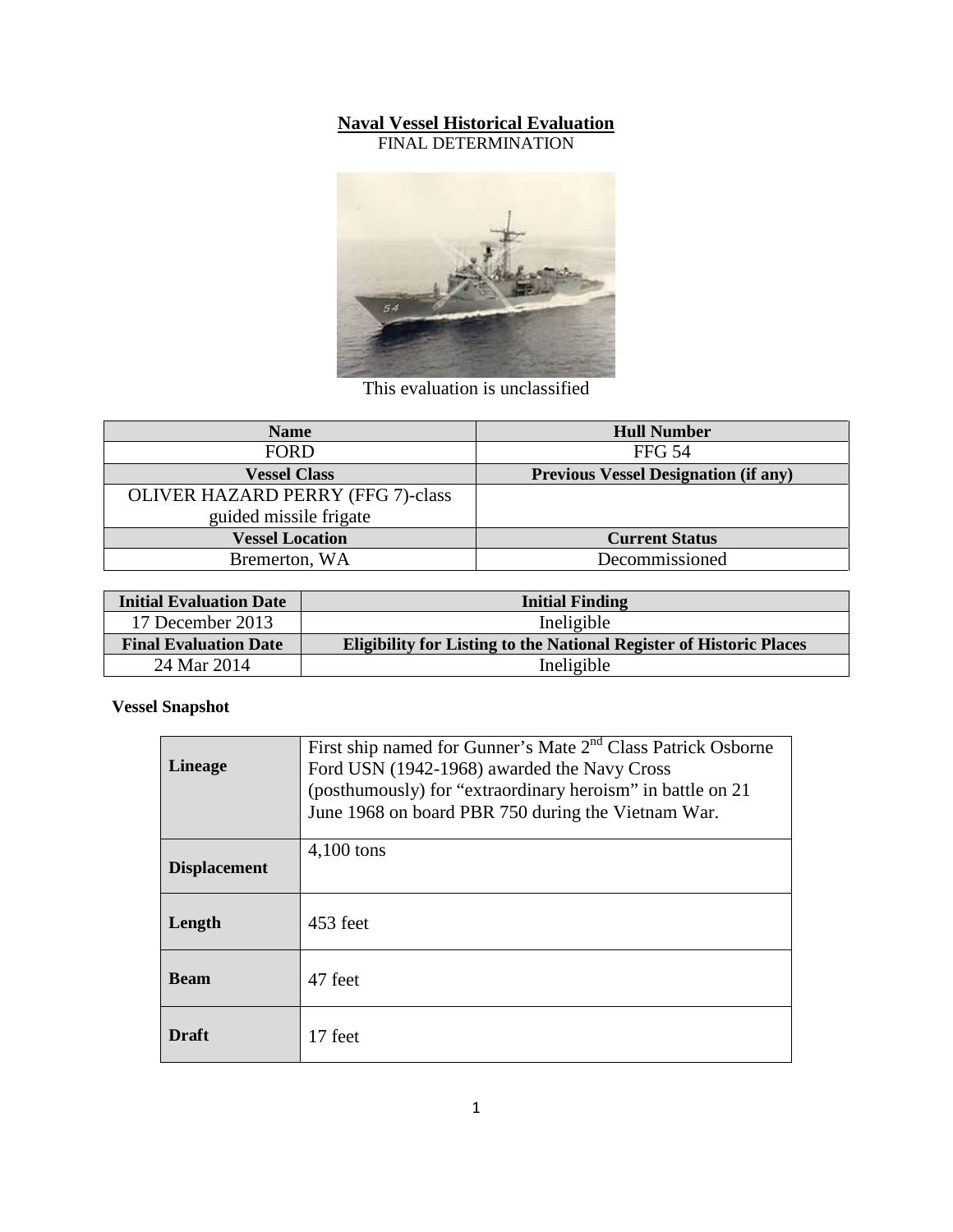| <b>Speed</b>          | $30+$ knots                                                                                                                                                                                                                                     |  |
|-----------------------|-------------------------------------------------------------------------------------------------------------------------------------------------------------------------------------------------------------------------------------------------|--|
| <b>Propulsion</b>     | Two (2) General Electric LM 2500Gas Turbines<br>One Controllable/Reversible Pitch Propeller<br>Two 350 HP Electric Auxiliary Propulsion Units                                                                                                   |  |
| <b>Armament</b>       | Harpoon surface to surface missiles, Standard<br>SM-1 surface to air missiles, a 76mm rapid fire gun, 20mm<br>Close-In Weapon System (CIWS), Mark 46<br>and Mark 50 anti-submarine torpedoes, and the LAMPS MK III<br>helicopter/weapons system |  |
| <b>Laid Down</b>      | 16 July 83                                                                                                                                                                                                                                      |  |
| <b>Launched</b>       | 23 June 84                                                                                                                                                                                                                                      |  |
| <b>Built By</b>       | Todd Pacific Shipyards Corporation, Los Angeles (CA)<br>Division                                                                                                                                                                                |  |
| <b>Sponsor</b>        | Mrs. Robert C. McFarlane (Jonda McFarlane)                                                                                                                                                                                                      |  |
| <b>Delivered</b>      | 31 May 85                                                                                                                                                                                                                                       |  |
| <b>Commissioned</b>   | 29 June 85                                                                                                                                                                                                                                      |  |
| <b>Inactivated</b>    | 19 August 13                                                                                                                                                                                                                                    |  |
| <b>Decommissioned</b> | 31 October 13                                                                                                                                                                                                                                   |  |
| <b>Stricken</b>       | <b>TBD</b>                                                                                                                                                                                                                                      |  |

## **Vessel History**

| <b>Deployment</b> | WESTPAC - 1987-1988 (Indian Ocean-Persian Gulf, Earnest Will Transit,       |  |
|-------------------|-----------------------------------------------------------------------------|--|
| <b>Summary</b>    | Iranian and Iraqi Surveillance); 1989 (Persian Gulf); 1990 (Persian Gulf in |  |
|                   | response to Iraqi invasion of Kuwait); 1991 (Operation Desert Storm); 1993  |  |
|                   | (Arabian/Persian Gulf Deployment: Enforced "no fly" zone); 1995-1996        |  |
|                   | (96-W1, Persian Gulf); 1997-1998 (WESTPAC 97-2, ASWEX MIDPAC,               |  |
|                   | Persian Gulf); 1999-2000 (PACMEF 99-3, MIO OPS, Persian Gulf); 2001-        |  |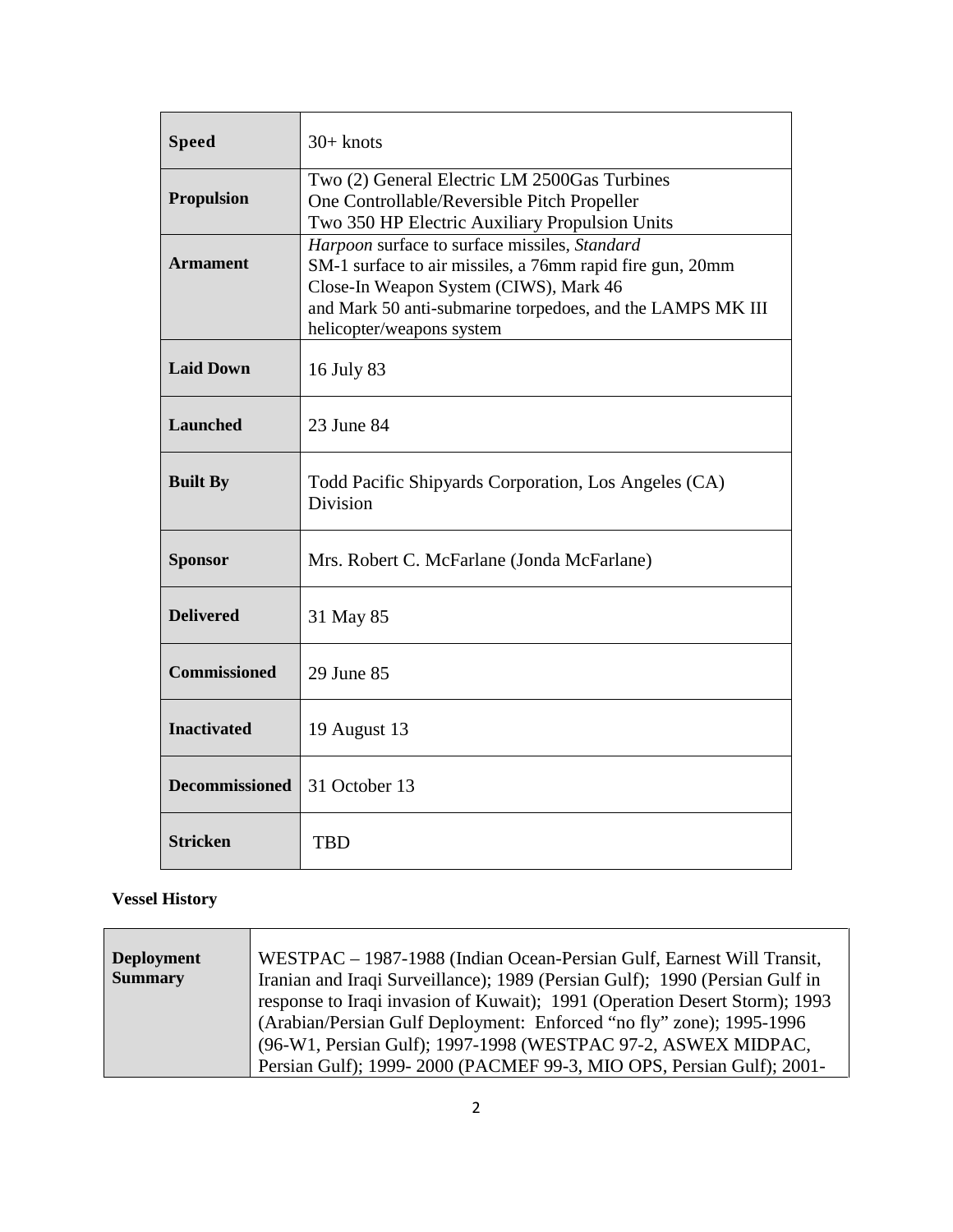|                                    | 2002 (Operation Enduring Freedom, Indian Ocean); 2004 (GWOT, Sea of<br>Japan, South China Sea); 2007 (Southeast Asia: CARAT Deployment);<br>2008 (Southeast Asia: CARAT Deployment)2011(Indian Ocean)<br>EASTPAC - 2006 (Caribbean Sea: Counter Narcotics Terrorism<br>Deployment); 2009<br>MIDPAC - 1995-1996 (96-W1)<br>Central America/Caribbean – 1992 (Law Enforcement Operations)                                                                                                                                                                                                                                                                                                                                                                                                                                                                                                                                                                                                                                                                                                                                                                                                                                                                                                                                                                                                                                                                                                                                                                                                                                             |
|------------------------------------|-------------------------------------------------------------------------------------------------------------------------------------------------------------------------------------------------------------------------------------------------------------------------------------------------------------------------------------------------------------------------------------------------------------------------------------------------------------------------------------------------------------------------------------------------------------------------------------------------------------------------------------------------------------------------------------------------------------------------------------------------------------------------------------------------------------------------------------------------------------------------------------------------------------------------------------------------------------------------------------------------------------------------------------------------------------------------------------------------------------------------------------------------------------------------------------------------------------------------------------------------------------------------------------------------------------------------------------------------------------------------------------------------------------------------------------------------------------------------------------------------------------------------------------------------------------------------------------------------------------------------------------|
| <b>Awards</b>                      | One Combat Action Ribbon (Operation DESERT STORM), three Navy Unit<br>Commendations (one for participation in DESERT STORM and one as part<br>of the Fifth Fleet Battle Force), two Meritorious Unit Commendations (one as<br>part of the NIMITZ Battle Group and one as part of Commander Carrier<br>Strike Group 7), four Navy "E" Ribbons, five Armed Forces Expeditionary<br>Medals, one Southwest Asia Service Medal, and two Chief of Naval<br>Operations Letters of Commendation.                                                                                                                                                                                                                                                                                                                                                                                                                                                                                                                                                                                                                                                                                                                                                                                                                                                                                                                                                                                                                                                                                                                                            |
| <b>Noteworthy</b><br><b>Events</b> | FORD intercepted 1.2 metric tons of cocaine worth approximately 212<br>million dollars. (2006 Deployment to EASTPAC and Caribbean Sea)<br>While on patrol off the west coast of Mexico in 2006, the FORD's helicopter<br>squadron rescued two civilian sailors stranded at sea. The helicopter crew<br>deployed the rescue swimmer, and rescued one male and one female on the<br>sailing vessel ECLIPSE which was sinking in the 20 foot high rolling seas.<br>Maritime Interception Operations in PACMEF 99-3 deployment.<br>During WESTPAC 97-2, The FORD was part of the U.S. presence to enforce<br>UN Sanctions through Maritime Intercept Operations against Saddam<br>Hussein.<br>During the MIDPAC Deployment from 1995-1996, The FORD was tasked as<br>the primary Maritime Intercept Operations (MIO) platform in the battlegroup<br>and operated mostly in the North Arabian Gulf. In February 1996, a dhow<br>(small Arabian cargo vessel) collided with the FORD while preparing to be<br>boarded and forced FORD into Bahrain for repairs. FORD performed it's<br>MIO duties in an exemplary manner, intercepting 31 ships, boarding 16 and<br>diverting 8 vessels which in sum total were laden with over five million<br>pounds of illegal cargo. This accounted for over two-thirds of the total MIO<br>output for the entire NIMITZ Battle Group. In March 1996, FORD and her<br>NIMITZ Battle Group counterparts were tasked to respond to the growing<br>tensions in the Straits of Taiwan between China and Taiwan. China was<br>conducting missile tests dangerously close to Taiwanese airspace in response |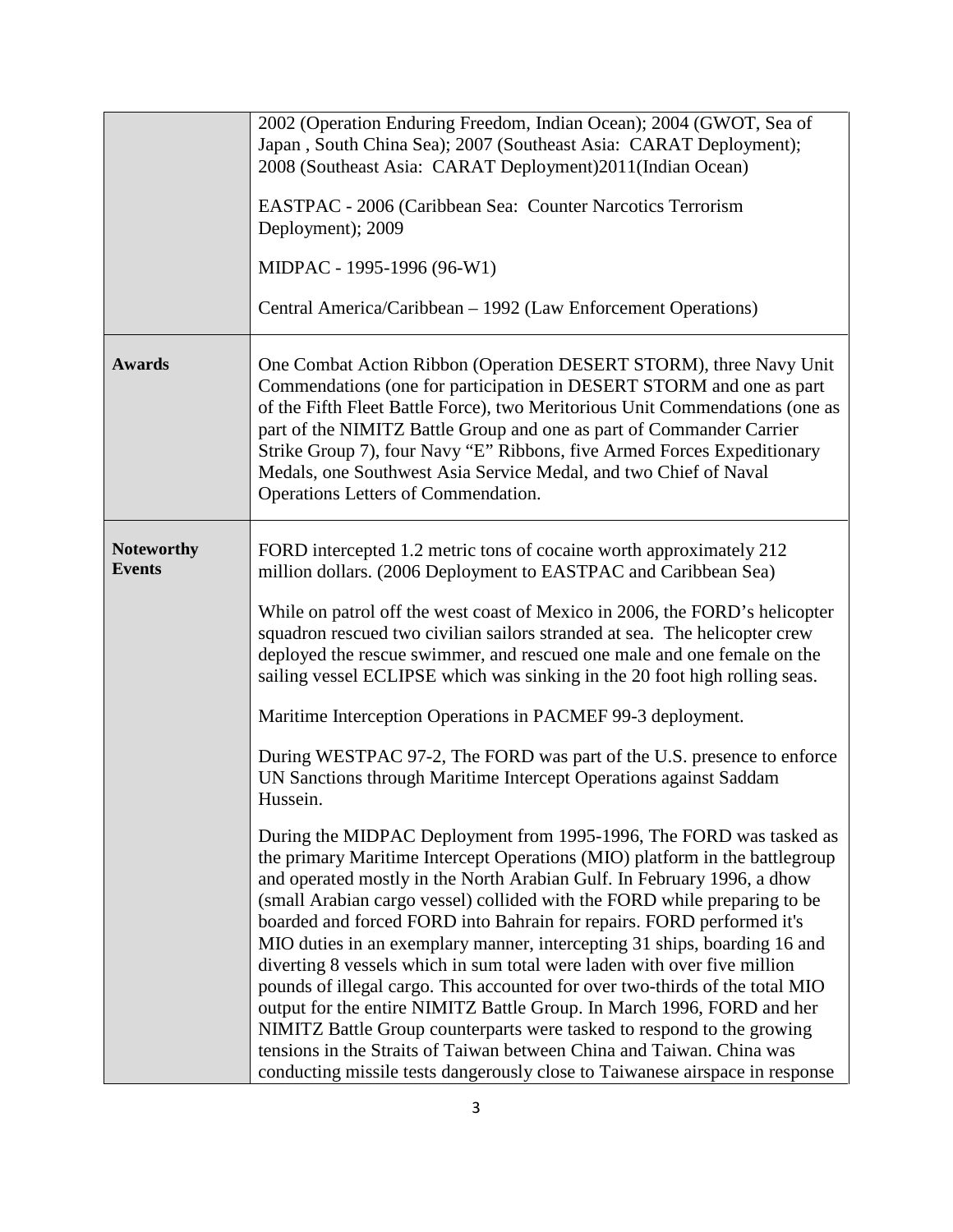|              | to pro-Democracy elections in Taiwan. FORD helped to provide a<br>strong US presence in that region and help quell the political tempers before<br>any serious confrontations erupted.<br>During her time in the Arabian Gulf (1993), FORD's primary mission was<br>the enforcement of the United Nations "No Fly" Zone and Military<br>Interdiction Force. After its law enforcement interdictions were complete,<br>the FORD also participated in Project Handclasp during this time period.<br>FORD's Central American Deployment in 1992 resulted in the seizure of<br>nearly 3,000 kilos of cocaine and 11 arrests.<br>In 1991, FORD was assigned as a carrier battle force screen ship on the<br>northern flank of a four aircraft carrier operating area. In this location, FORD<br>was the only allied coalition ship between Iran, a neutral country that had<br>offered safe haven to over 100 fully combat ready Iraqi aircraft, and the<br>entire carrier battle force. This station was also was in the center of the<br>merchant and tanker traffic lanes of the gulf where FORD conducted over 90<br>ship interdictions. FORD expertly performed around the clock plane guard<br>and shotgun duties, alternating between the carriers THEODORE<br>ROOSEVELT, MIDWAY, and RANGER for 34 consecutive days of<br>continuous flight operations during the peak of the Allied air campaign in<br>Operation Desert Storm. The ship was the only Non-Aegis or Non-New<br>Threat Upgrade ship to perform shotgun duties for the carriers during the |
|--------------|------------------------------------------------------------------------------------------------------------------------------------------------------------------------------------------------------------------------------------------------------------------------------------------------------------------------------------------------------------------------------------------------------------------------------------------------------------------------------------------------------------------------------------------------------------------------------------------------------------------------------------------------------------------------------------------------------------------------------------------------------------------------------------------------------------------------------------------------------------------------------------------------------------------------------------------------------------------------------------------------------------------------------------------------------------------------------------------------------------------------------------------------------------------------------------------------------------------------------------------------------------------------------------------------------------------------------------------------------------------------------------------------------------------------------------------------------------------------------------------------------------------------------------------------------------|
| DANFS* Entry | entire Gulf War.<br>Placeholder entry posted on 18 November 13                                                                                                                                                                                                                                                                                                                                                                                                                                                                                                                                                                                                                                                                                                                                                                                                                                                                                                                                                                                                                                                                                                                                                                                                                                                                                                                                                                                                                                                                                             |

\**Dictionary of American Naval Fighting Ships*

## **Criteria Evaluation[1](#page-3-0)**

| Was the vessel awarded an individual      | N <sub>0</sub> |
|-------------------------------------------|----------------|
| <b>Presidential Unit Citation?</b>        |                |
| ii. Did an individual act of heroism take | N <sub>0</sub> |
| place aboard the vessel such that an      |                |
| individual was subsequently awarded       |                |
| the Medal of Honor or the Navy Cross?     |                |
| iii. Was a President of the United States | N <sub>0</sub> |
| assigned to the vessel during his or her  |                |

<span id="page-3-0"></span><sup>1</sup> Evaluation conducted using triggers established for naval vessels in *Program Comment for the Department of Navy for the Disposition of Historic Vessels*, issued by the Advisory Council for Historic Preservation on 15 March 2010.